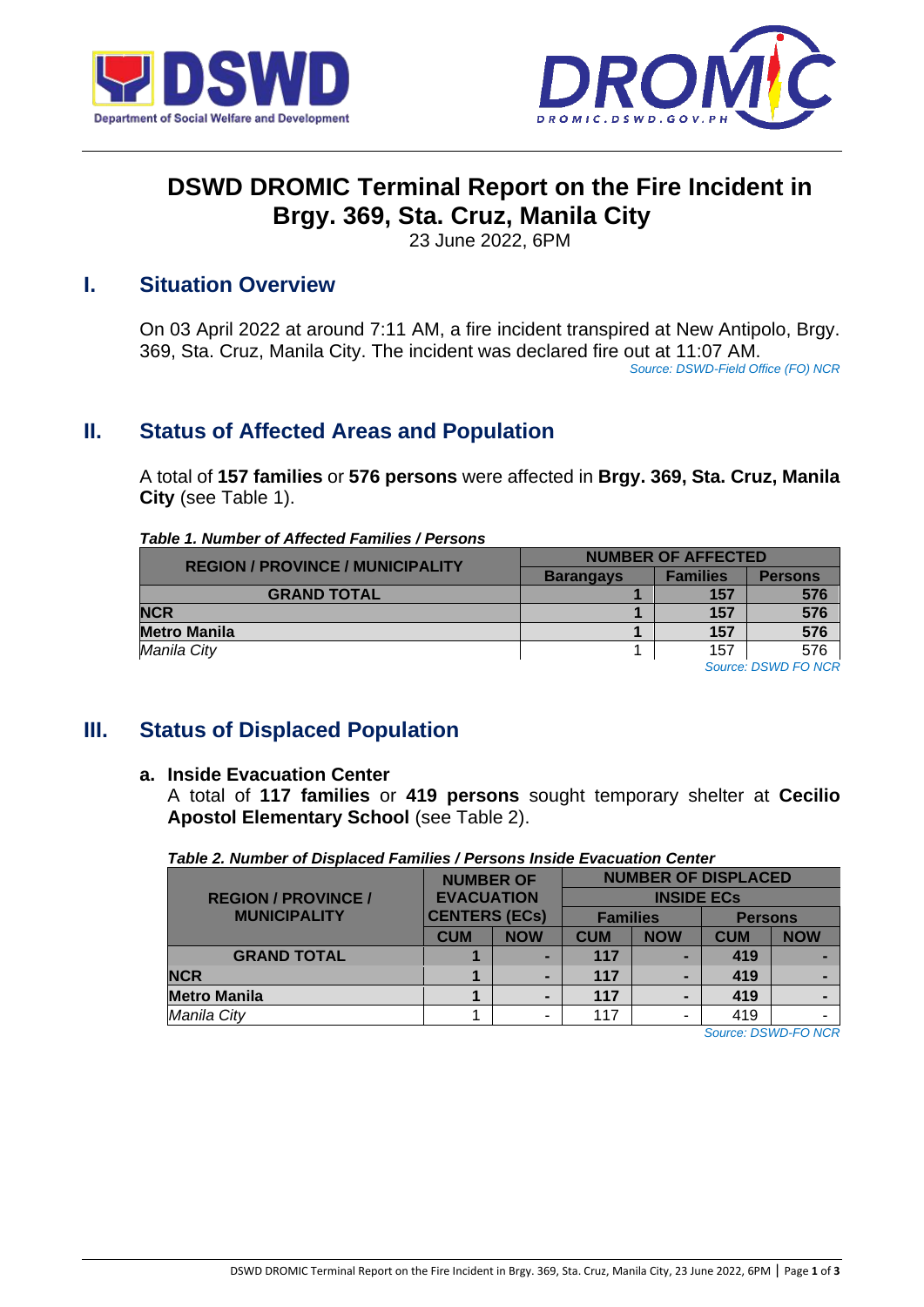



#### **b. Outside Evacuation Center**

A total of **40 families** or **157 persons** sought temporary shelter with their relatives and/or friends in **Brgy. 369, Sta. Cruz, Manila City** (see Table 3).

|  | Table 3. Number of Displaced Families / Persons Outside Evacuation Center |  |  |  |
|--|---------------------------------------------------------------------------|--|--|--|
|  |                                                                           |  |  |  |

| <b>REGION / PROVINCE / MUNICIPALITY</b> | <b>NUMBER OF DISPLACED</b> |            |                |            |  |  |
|-----------------------------------------|----------------------------|------------|----------------|------------|--|--|
|                                         | <b>OUTSIDE ECS</b>         |            |                |            |  |  |
|                                         | <b>Families</b>            |            | <b>Persons</b> |            |  |  |
|                                         | <b>CUM</b>                 | <b>NOW</b> | <b>CUM</b>     | <b>NOW</b> |  |  |
| <b>GRAND TOTAL</b>                      | 40                         |            |                |            |  |  |
| <b>NCR</b>                              | 40                         |            | 157            |            |  |  |
| <b>Metro Manila</b>                     | 40                         |            | 157            |            |  |  |
| Manila City                             | 40                         |            | 157            |            |  |  |

*Source: DSWD-FO NCR*

#### **c. Total Displaced Population**

A total of **157 families** or **576 persons** were displaced in **Brgy. 369, Sta. Cruz, Manila City** due to the fire incident (see Table 4).

| Table 4. Total Number of Displaced Families / Persons |  |
|-------------------------------------------------------|--|
|-------------------------------------------------------|--|

|                                         | <b>TOTAL DISPLACED SERVED</b> |            |                      |            |  |  |  |
|-----------------------------------------|-------------------------------|------------|----------------------|------------|--|--|--|
| <b>REGION / PROVINCE / MUNICIPALITY</b> | <b>Families</b>               |            | <b>Persons</b>       |            |  |  |  |
|                                         | <b>Total Families</b>         |            | <b>Total Persons</b> |            |  |  |  |
|                                         | <b>CUM</b>                    | <b>NOW</b> | <b>CUM</b>           | <b>NOW</b> |  |  |  |
| <b>GRAND TOTAL</b>                      | 157                           |            | 576                  |            |  |  |  |
| <b>NCR</b>                              | 157                           |            | 576                  |            |  |  |  |
| <b>Metro Manila</b>                     | 157                           |            | 576                  |            |  |  |  |
| Manila City                             | 157                           |            | 576                  |            |  |  |  |

*Source: DSWD-FO NCR*

### **IV. Damaged Houses**

A total of **52 houses** were **totally damaged** in **Brgy. 369, Sta. Cruz, Manila City** (see Table 5).

*Table 5. Number of Damaged Houses*

| <b>REGION / PROVINCE / MUNICIPALITY</b> | <b>NO. OF DAMAGED HOUSES</b> |                |                  |  |  |
|-----------------------------------------|------------------------------|----------------|------------------|--|--|
|                                         | Total                        | <b>Totally</b> | <b>Partially</b> |  |  |
| <b>GRAND TOTAL</b>                      | 52                           | 52             |                  |  |  |
| <b>NCR</b>                              | 52                           | 52             |                  |  |  |
| <b>Metro Manila</b>                     | 52                           | 52             |                  |  |  |
| Manila City                             | 52                           | 52             |                  |  |  |
|                                         |                              |                | ----------       |  |  |

*Source: DSWD-FO NCR*